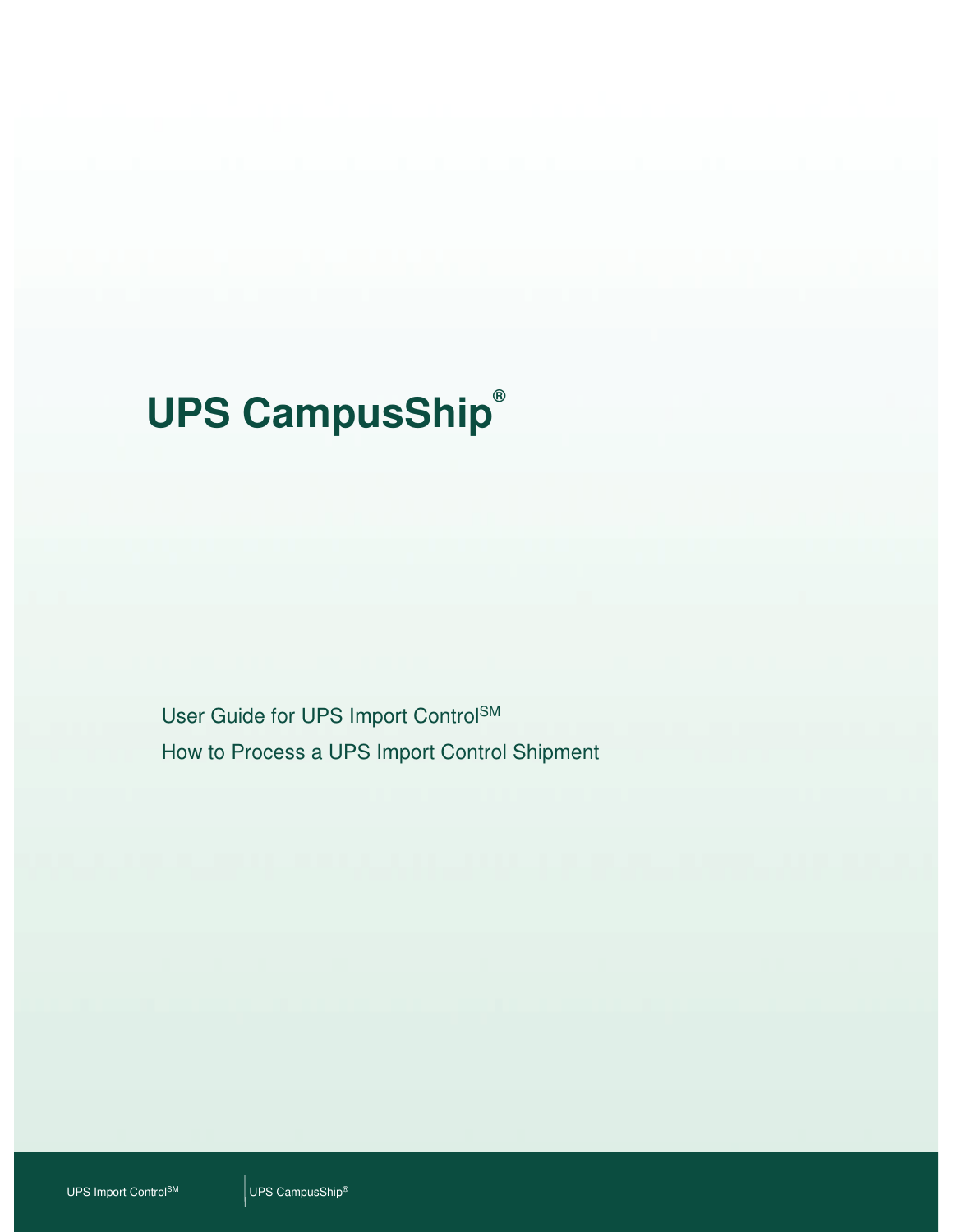## **1. Log into UPS CampusShip www.campusship.ups.com**

|                                     | <b>UPS CampusShip®</b>                                         |                                                                               |
|-------------------------------------|----------------------------------------------------------------|-------------------------------------------------------------------------------|
| <b>Shipping</b><br><b>Resources</b> |                                                                |                                                                               |
|                                     | Login<br>Note: User ID and Password fields are case sensitive. | Welcome to UPS Campus Ship. To begin, please enter your User ID and Password. |
|                                     | Please Log In                                                  | $Heip$ $\Box$                                                                 |
|                                     | User ID:<br>Password:                                          | Forgot User ID or Password                                                    |
|                                     | Remember Mem<br>п.<br>(Do not check for shared computer.)      |                                                                               |
|                                     | Change the language of this page:<br>Select Language           | ø                                                                             |
|                                     |                                                                | $Log In-$                                                                     |

- **2. Select: "Create an Import" on the left menu**
- **3. Select an Address from your Address Book or Enter New Address from which the item will be exported**

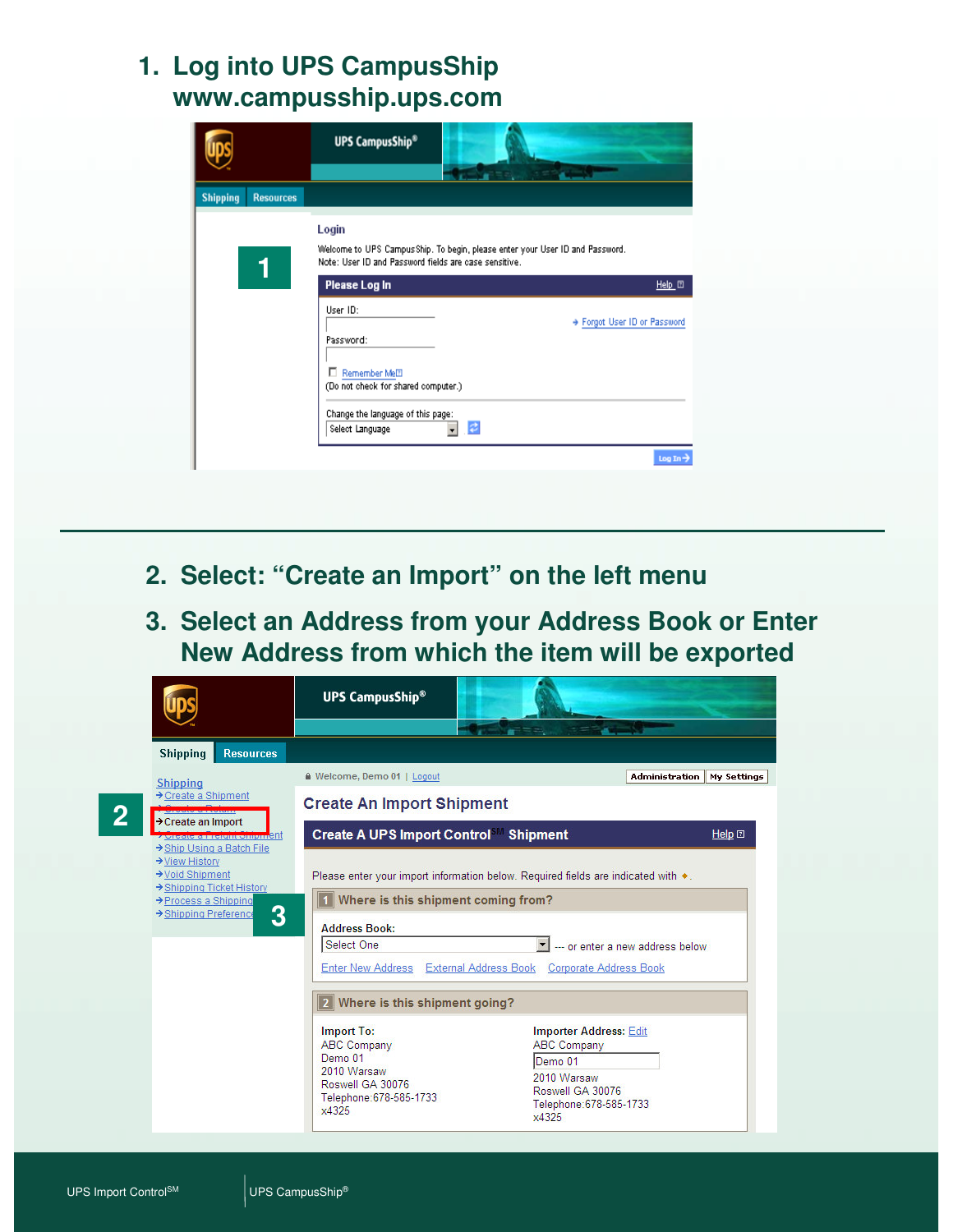| 3 What are you shipping?                                                                                                |  |  |  |  |
|-------------------------------------------------------------------------------------------------------------------------|--|--|--|--|
| Description of Goods: 2<br>4<br>widgets                                                                                 |  |  |  |  |
| Documents of No Commercial Value                                                                                        |  |  |  |  |
| Use the same values for all packages?<br>Number of Packages:<br>$Yes =$                                                 |  |  |  |  |
| Packaging Type: <b>⊡</b><br>Other Packaging                                                                             |  |  |  |  |
| Weight:<br>5<br>$\mathbf{h}$ $\bullet$<br>Package Dimensions: 2<br>Width:<br>Length:<br>Height:<br>in.<br>x<br>X        |  |  |  |  |
| Large or Unusually Shaped Packages <b>E</b><br>□ Large Package<br><b>Additional Handling</b>                            |  |  |  |  |
| Package Declared Value: <b>図</b><br><b>USD</b>                                                                          |  |  |  |  |
| <b>Note:</b> Additional shipping fees may apply based on declared value.<br><b>Merchandise Description:</b><br> widgets |  |  |  |  |

- **4. Complete "What are you shipping" section:**
	- **a. Description of Goods**
	- **b. Number of Packages**
	- **c. Packaging Type**
	- **d. Weight and Dimensions**
	- **e. Declared Value**
	- **f. Merchandise Description**

**Complete "How would you like to ship" section:**

- **5. Choose the UPS Service level from the drop down menu**
- **6. Select the desired Label Delivery Method (indicates how the exporter will receive the shipping labels)**
- **7. Select Additional Services, as needed**
	- **a. Send E-mail Notifications via UPS Quantum View Notify**
	- **b. Commercial Invoice Removal**

| How would you like to ship?                                                                                          |      |
|----------------------------------------------------------------------------------------------------------------------|------|
| Service:<br><b>UPS Express Saver</b>                                                                                 |      |
| Label Delivery Method: ②<br>Electronic Label                                                                         |      |
| Do you need additional services? [Σ]                                                                                 | Fee? |
| Send E-mail Notifications                                                                                            | Free |
| ☑ Commercial Invoice Removal                                                                                         | Yes  |
| Offset the climate impact of this shipment (UPS carbon neutral)                                                      | Yes  |
| Some services may require extra information. You will be able to enter the required<br>information on the next page. |      |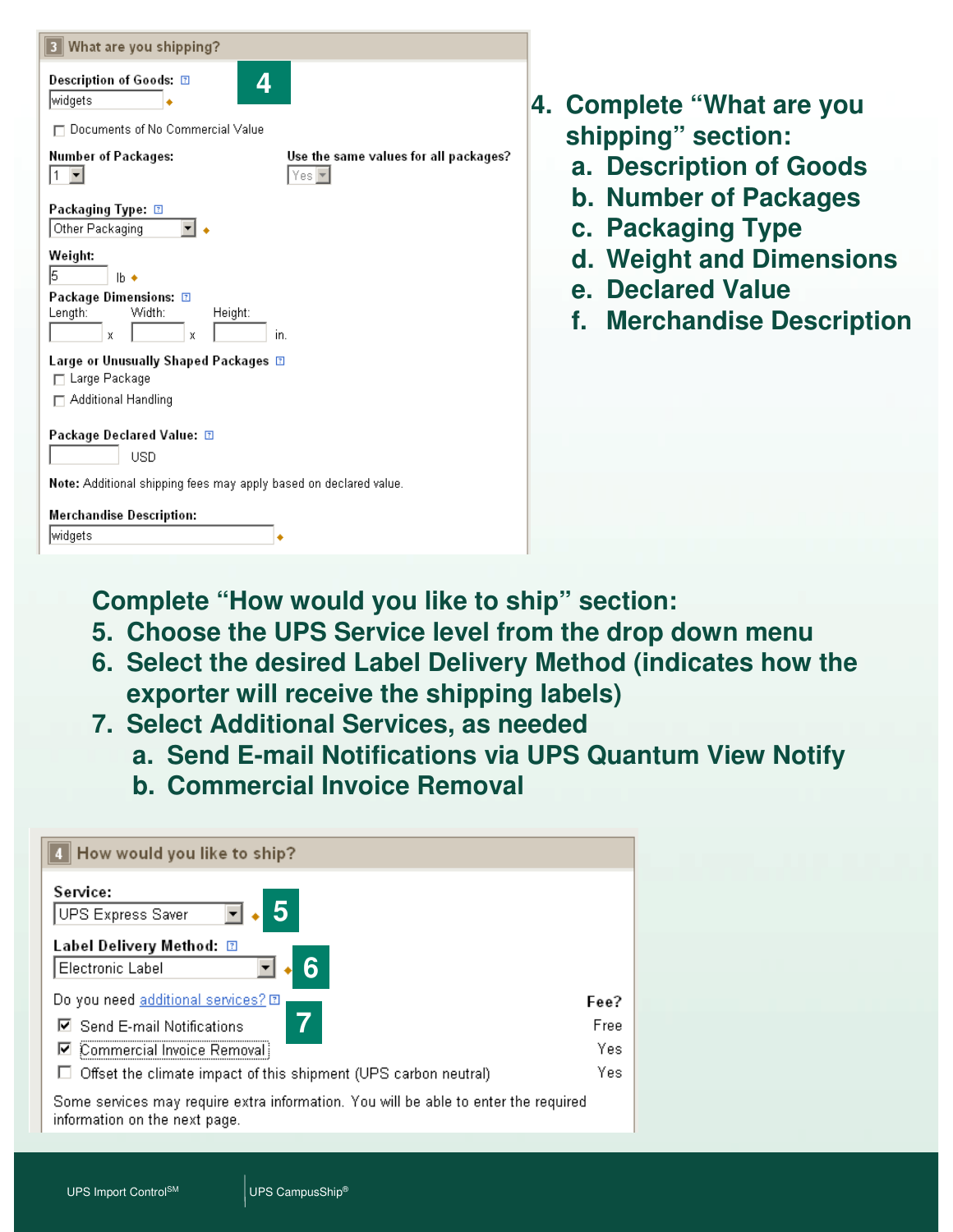# **8. If Electronic Label was selected, enter the email address where the labels and instructions should be sent.**

| <b>Create An Import Shipment</b>                                                                              |               |  |  |  |
|---------------------------------------------------------------------------------------------------------------|---------------|--|--|--|
| <b>Enter Additional Import Control Information</b>                                                            | $Help$ $\Box$ |  |  |  |
| Additional information is needed to complete your shipment. Required fields are indicated<br>with $\bullet$ . |               |  |  |  |
| <b>Electronic Label</b>                                                                                       |               |  |  |  |
| Send Electronic Return Label (ERL) to:                                                                        |               |  |  |  |
| exporter@companγ.net                                                                                          |               |  |  |  |
| <b>Electronic Label Memo:</b>                                                                                 |               |  |  |  |
| Here are the labels for the shipment we discussed.                                                            |               |  |  |  |
| Enter a message to include with the Electronic Return Label. Maximum {150} characters.                        |               |  |  |  |
| $\nabla$ Notify me if there is a problem delivering the Electronic Return Label                               |               |  |  |  |
| importer@company.com                                                                                          |               |  |  |  |

**8**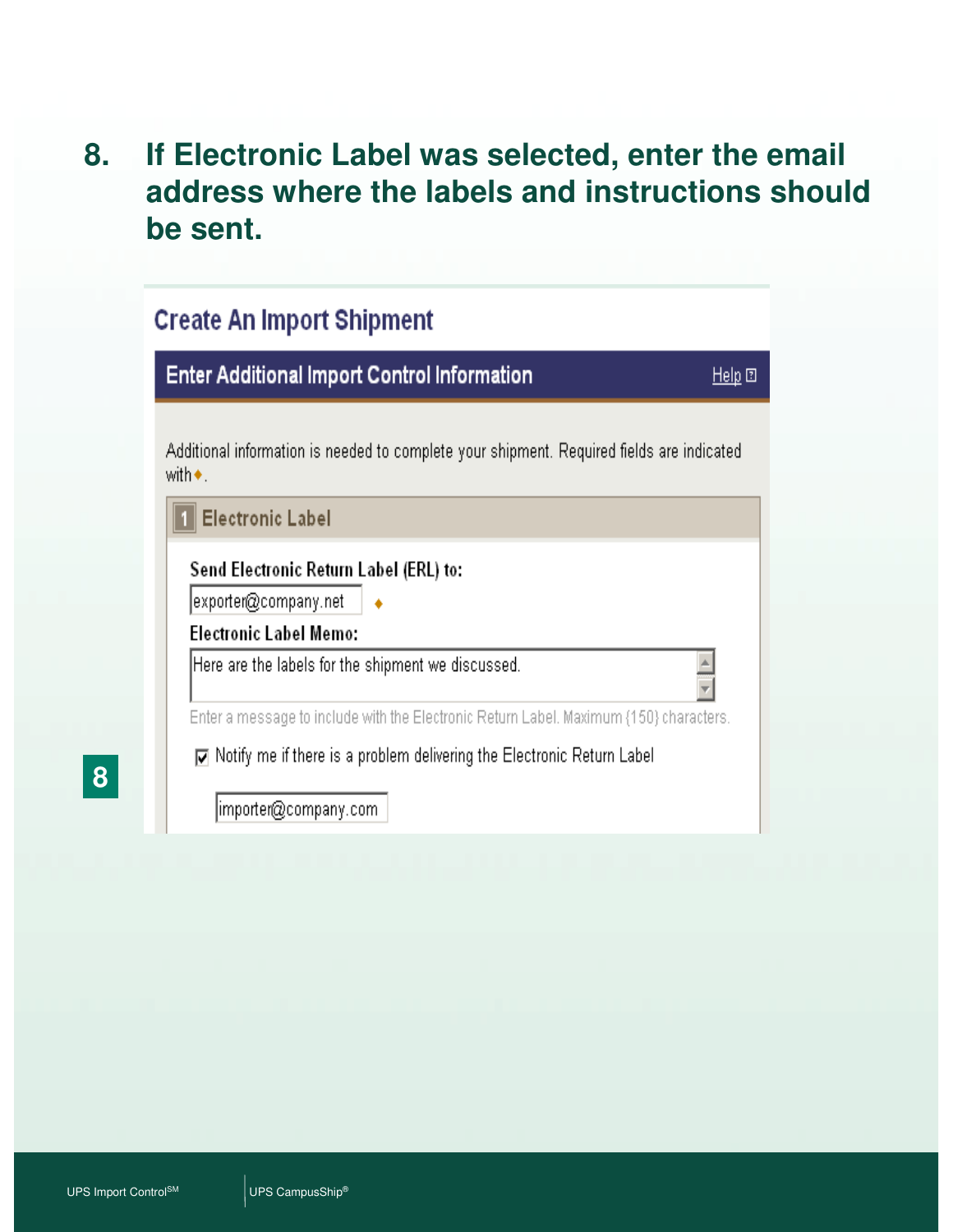**9. UPS Quantum View Notify enables visibility regarding the status of the shipment. Select the desired notifications and up to 5 email address you wish to receive the notifications. A personal email message may also be included. When finished, select "Next".**

|                          | E-mail:             | Label<br>Created: | In<br><b>Transit:</b> | Exception: Delivery: |   |
|--------------------------|---------------------|-------------------|-----------------------|----------------------|---|
| 1                        | notify1@company.com | П                 | ⊽                     | ⊽                    | ⊽ |
| $\overline{c}$           | notify2@compay.net  | ⊽                 | п                     | ⊽                    | ⊽ |
| 3                        |                     | г                 |                       |                      |   |
| 4                        |                     | п                 | п                     | п                    | П |
| 5                        |                     | п                 |                       |                      | п |
| Personal E-mail Message: |                     |                   |                       |                      |   |

«Back **Cancel Import Next»**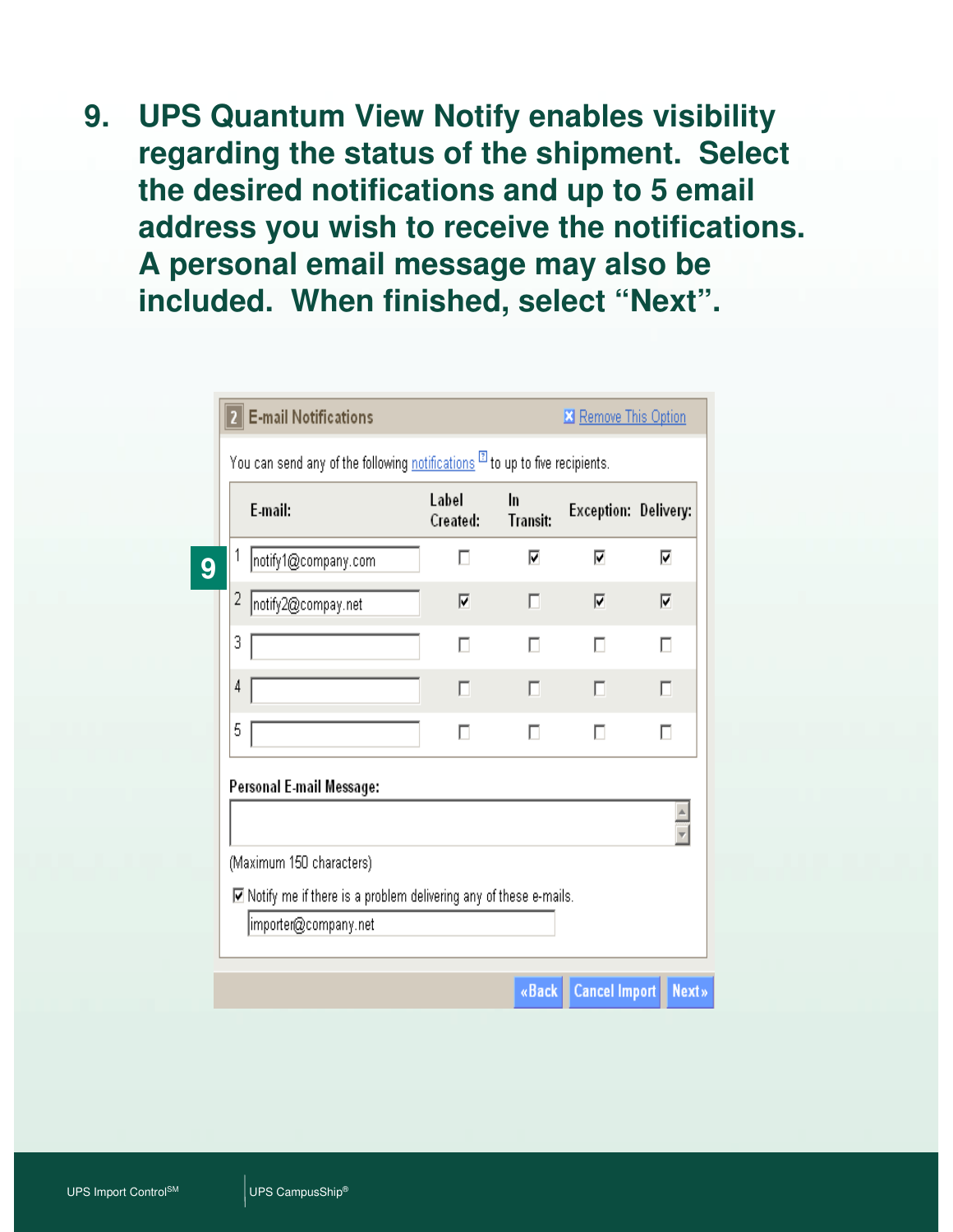# **10.If desired, Enter Reference Numbers for ease of tracking or allocating cost for the shipment**

# **11.Enter Payment Information**

- **a. Bill Shipping Charges to: (transportation)**
- **b. Bill Duties and Taxes to:**
- **12.Click "Next"**

|    | Would you like to add reference numbers to this shipment?<br>(optional)                                                                                        |
|----|----------------------------------------------------------------------------------------------------------------------------------------------------------------|
| 10 | UPS gives you the option to track your shipments using $references^{[2]}$ that you define.<br>Reference # 1                                                    |
|    | Reference # 2                                                                                                                                                  |
|    | Reference #3                                                                                                                                                   |
|    | □ Add a bar code for Reference #1 to my Shipping label [2]                                                                                                     |
|    | 6 How would you like to pay?                                                                                                                                   |
| 11 | Please enter your payment information below. The information you enter will be<br>transmitted using a secure connection. Required fields are indicated with ◆. |
|    | Bill Shipping Charges to: $\Box$<br>123456                                                                                                                     |
|    | Bill Duties and Taxes to: 2<br>123456                                                                                                                          |
|    | □ Split Duty VAT □                                                                                                                                             |
|    | $\nabla$ Review Shipping details, including price, before completing this shipment<br>Save As Shipping Ticket                                                  |
|    | <b>Start Over</b><br><b>Next»</b>                                                                                                                              |

**12**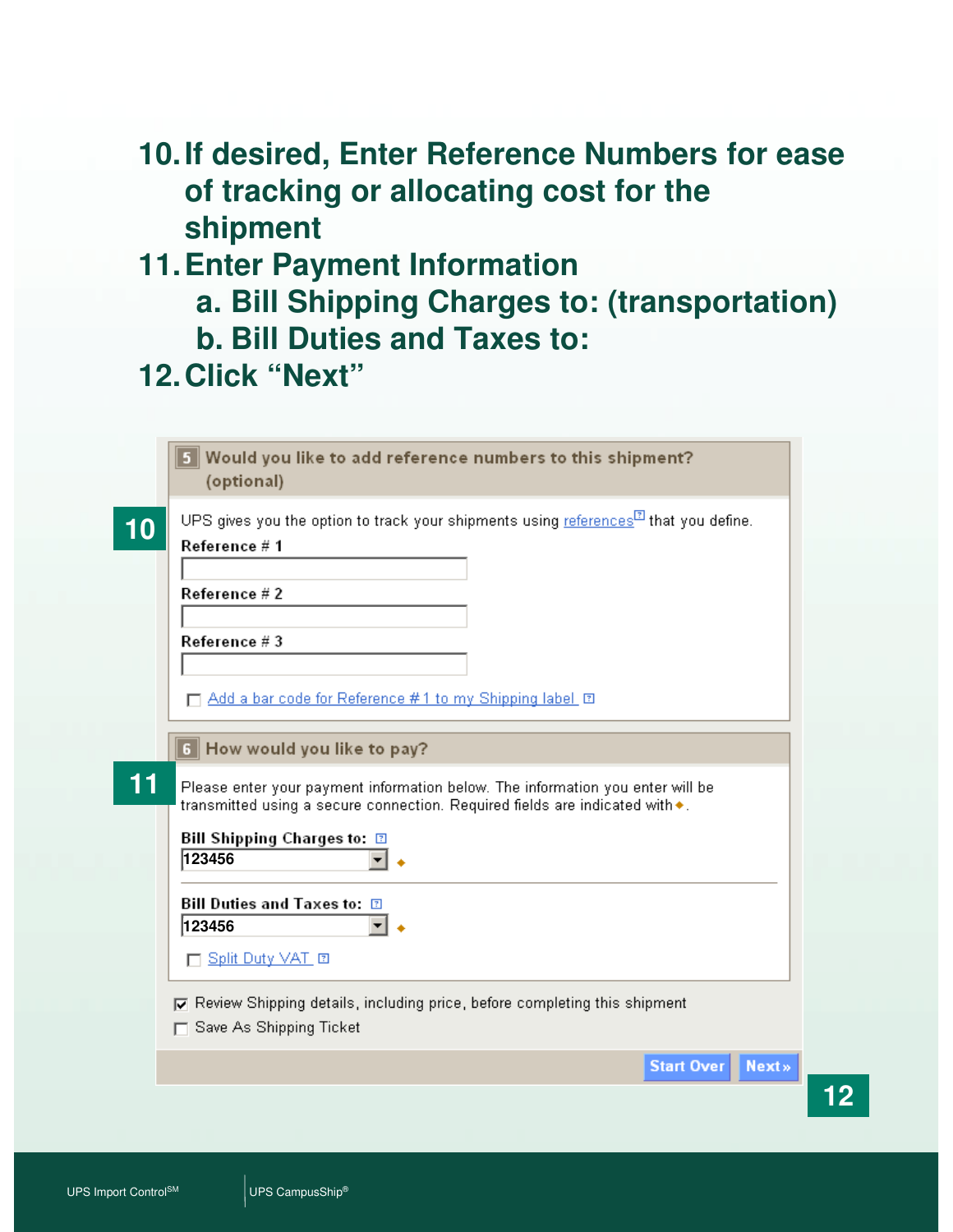#### **Create An Import Shipment**

#### Review Your UPS Import Control Details

 $Heip$   $\Box$ 

**M** Edit

Please review your shipping information for accuracy. Select Edit to modify information.

#### 1 Address Information

| Import From: Edit            | Import To: Edit      | Importer Address: Edit |
|------------------------------|----------------------|------------------------|
| Advanced Dynamics Corp. LTD. | <b>Test Receiver</b> | <b>Test Receiver</b>   |
| Pierre Langlois              | Tester               | Tester                 |
| 1700 Marie Mctorin           | 55 Glenlake Pkwy     | 55 Glenlake Pkwy       |
| ST BRUNO QC J3\6B9           | ATLANTA GA 30328     | ATLANTA GA 30328       |
| Canada                       | <b>United States</b> | <b>United States</b>   |
| Telephone: 4506537220        | Telephone:8005551212 | Telephone:8005551212   |

#### 2 Shipment Information

| <b>General Shipment Information</b> |         | Edit |
|-------------------------------------|---------|------|
| Actual Weight:                      | 5.0 lbs |      |
| Total Billable Weight: 面            | 5.0 lbs |      |
| Description of Goods:               | widgets |      |

### **Package Information**

|  | Dimensions /<br>Weight Packaging | Value | Reference<br><b>Numbers</b> | Merchandise<br>Description |
|--|----------------------------------|-------|-----------------------------|----------------------------|
|  | $1 - 5.0$ lbs Other Packaging    |       |                             | widgets                    |

#### **D** Edit 8 UPS Shipping Service and Shipping Options Service: UPS Express Saver Label Delivery Method: **Bectronic Label** Do you need it there sooner? UPS Express Saver currently selected @ UPS Express 4.44 USD more **D** Update Do you wish to offset the climate impact of this shipment? Select Update to include UPS carbon neutral Show Fee Update Shipping Fees Subtotal: 90.02 USD ▶ Show Shipping Fees Subtotal Details **Additional Shipping Options:** 1.00 USD Electronic Label Edit E-mail Electronic Return Label To: jdoe@ups.com E-mail Electronic Label to: E-mail Failure notification to: jsmith@ups.com 20.00 USD Commercial Invoice Removal Cancel 111.02 USD **Total Shipping Charges M** Edit 4 Payment Information Shipper's Account 123456 Bill Return Shipping Charges To: Bill Duties and Taxes To: Shipper's Account 123456 111.02 USD Total Charged:

### **If the "Review Shipment Details" was selected, a page with the shipment details will appear with an option to edit the shipment information**

### **13.If all the information is accurate, Select "Ship Now" to continue**

By selecting the Ship Now button, I agree to the Terms and Conditions.

Cancel Shipment Ship Now » **13**